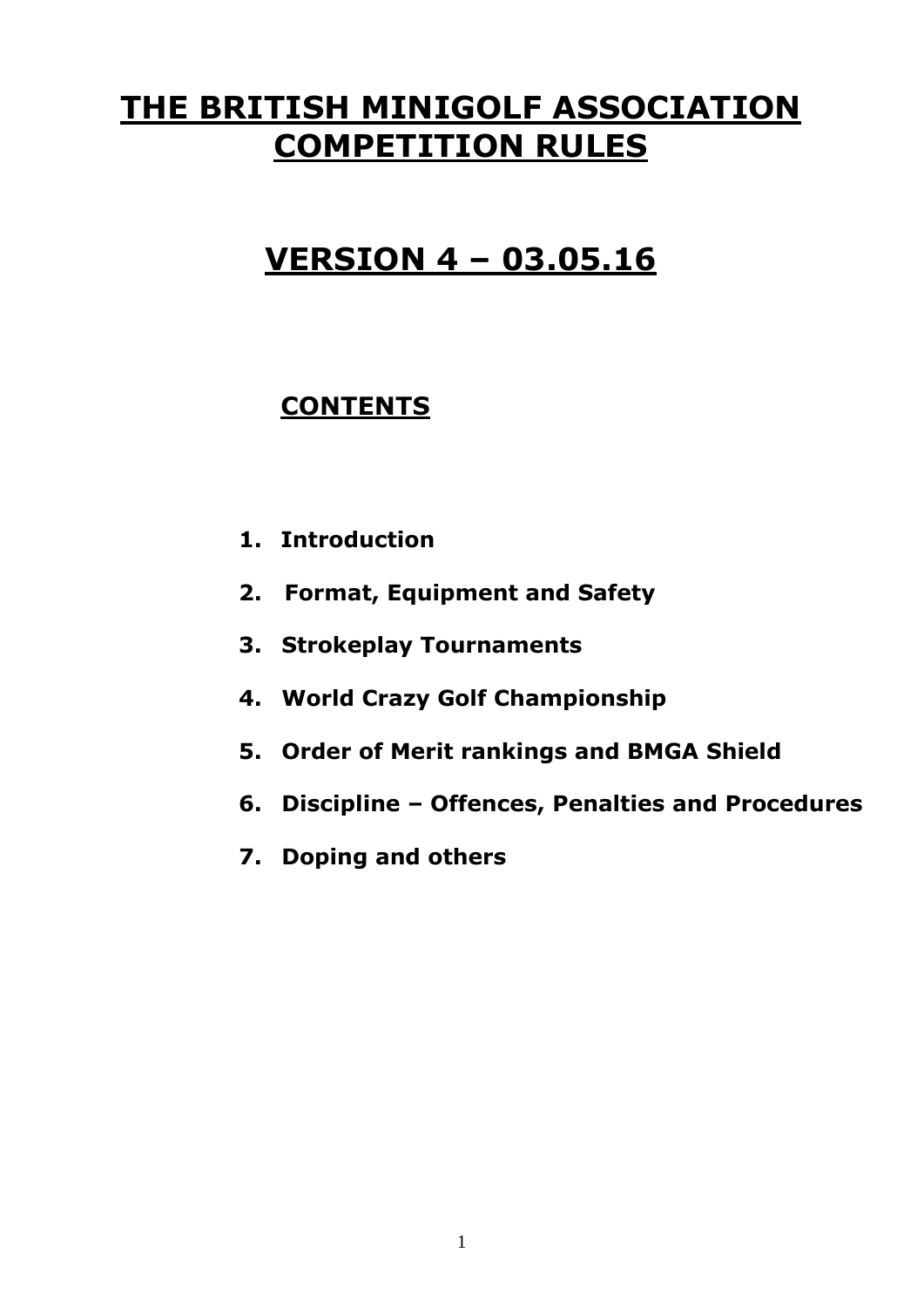# **1. INTRODUCTION**

#### **These Competition Rules will provide a detailed explanation about minigolf tournament play for competitors. When followed, all players should gain maximum enjoyment from the sport.**

1.1.1 The British Minigolf Association is the UK's governing body for the sport of minigolf, which includes both adventure golf and crazy golf. This body will hereafter be referred to as the BMGA or the Association.

1.2 These Competition Rules apply to all tournaments that qualify as BMGA Tour ranking tournaments and therefore include club open tournaments.

1.3 These Competition Rules also apply to all the different tournament formats, e.g. strokeplay, matchplay (both single and team versions), and all the variations including the crazy crazy round of the World Crazy Golf Championships, and are covered in this document under separate sections.

1.4 Minigolf is a sport which is played primarily with a minigolf ball and putter on a minigolf course. The aim is to get the ball from the teeing off area to the hole in as few strokes as possible.

## **2. FORMAT, EQUIPMENT AND SAFETY**

#### **2.1 Format**

In order for a tournament to qualify as a BMGA ranking tournament, the following criteria must be met:

- It must be played over a minimum of 36 holes for a one day event. For two day tournaments all players are guaranteed a minimum of 90 holes, subject to exceptional weather or circumstances.
- The tournament must be held in the UK.
- The tournament must be an open event, ie. available for entry by all players.
- There must be at least 5 tour pro players taking part.
- A full 21 days notice of the date, time and location of the tournament must be available on the BMGA website.

#### **2.2 Equipment - Putter**

2.2.1 Players may use a minigolf putter or a golf putter, or one loaned by the course.

Players may not use any golf club other than a putter.

2.2.2 The putter must have no gadgets for aiming, but notches/lines on the putter head are permitted.

#### **2.3 Equipment - Ball**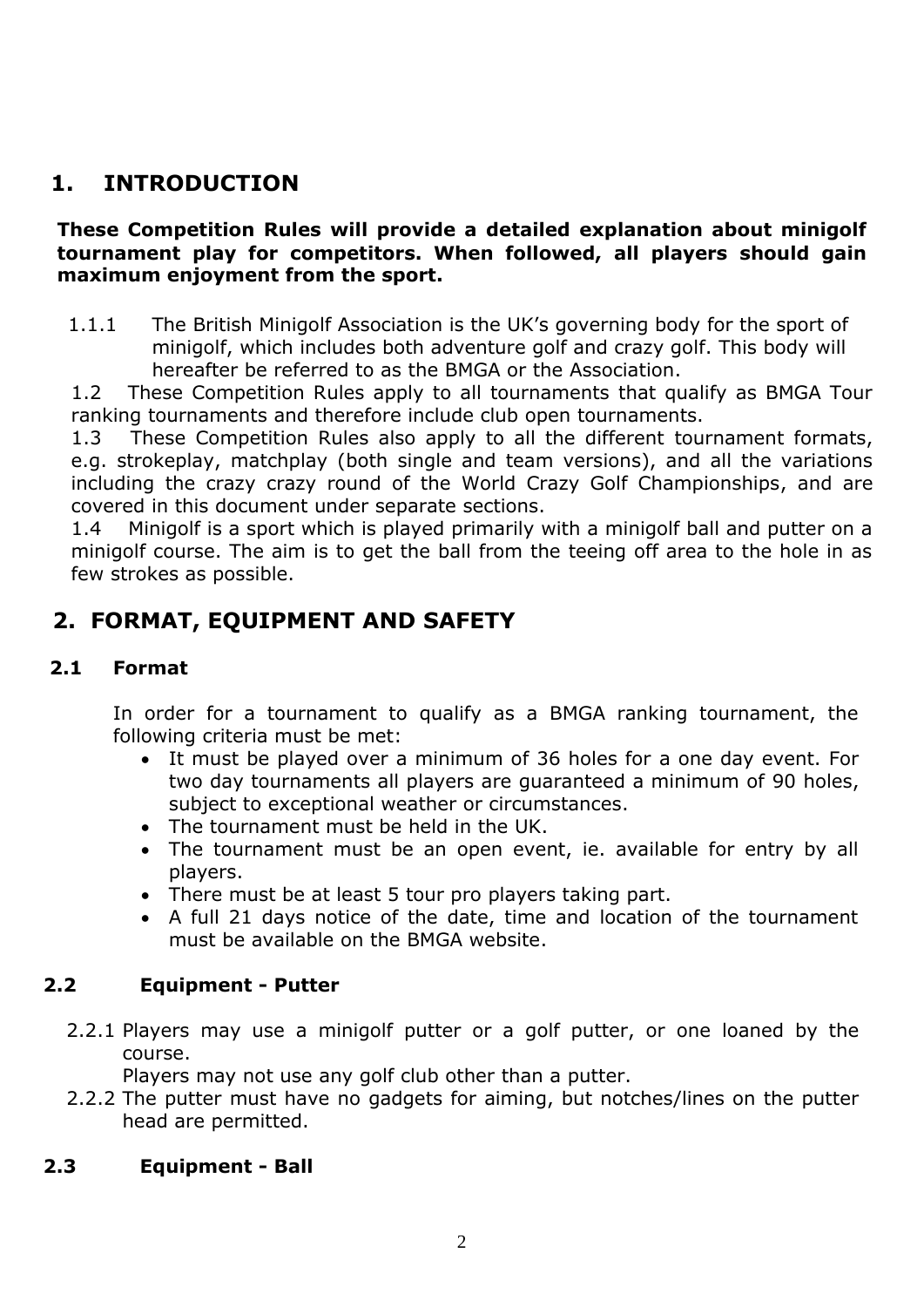- 2.3.1 Players may use WMF sanctioned minigolf ball(s) at all tournaments, except at the World Crazy Golf Championship (see Section 4 point 4.2).
- 2.3.2 The BMGA give clubs the option to limit a) the amount of minigolf balls and b) the type of minigolf balls in their club open tournaments.
- 2.3.3 Players who are novices (as defined in their first three tournaments), may use their own golf balls or those loaned by the course, except at the World Crazy Golf Championships (see Section 4 point 4.2).
- 2.3.4 All players who are not novices, may in addition to their own mingolf balls, use only the official golf ball as sanctioned by the World Minigolf Federation (WMF). A list of all permitted minigolf balls is available on the WMF website.

#### **2.4 Safety**

- 2.4.1 Players must at all times exercise due care, responsibility and caution so as not to injure themselves or other persons.
- 2.4.2 Many of the courses have holes in close proximity to each other. For safety reasons, and wherever possible, all other players in a group (including the scorer if non playing), should stand at least 1.5 metres (5 feet) away from the player making his or her shot.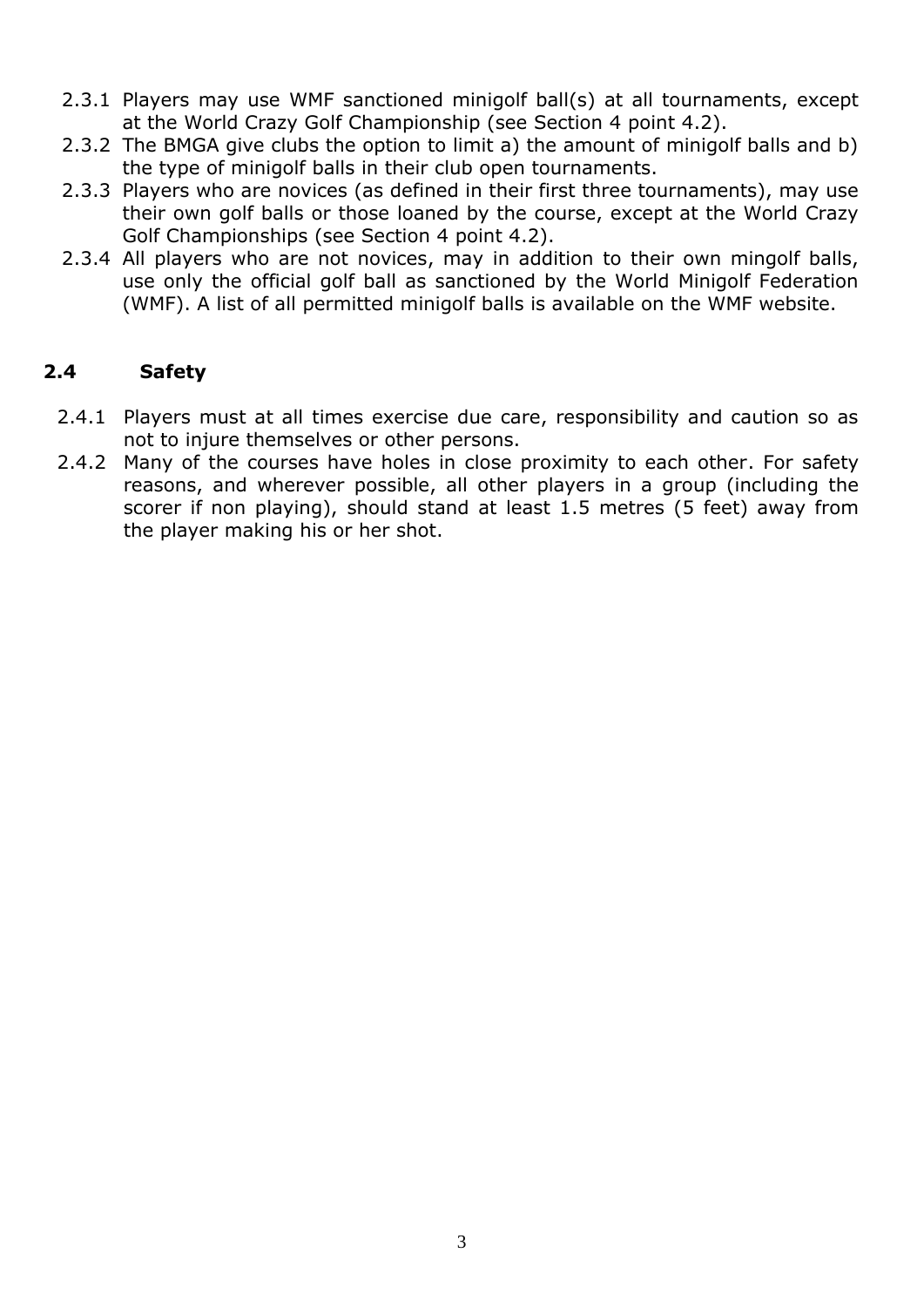# **3. STROKEPLAY TOURNAMENTS**

## **3.1 Stroke / Ball in Play**

- 3.1.1 In preparation for the first stroke on each hole, the ball must be placed inside the playing area only by hand.
- 3.1.2 The first stroke at each hole must be played from within the teeing off area.
- 3.1.3 A ball in play can only be moved by a stroke of the putter. It can only be played from a position of rest, and can only be touched by the putter when the stroke is made.
- 3.1.4 Before every stroke the ball has to be addressed with the putter held in both hands.

3.1.5 A player is deemed ready to play when, in addressing the ball, he or she begins their back-swing.

Unintentional contact with the ball in the absence of clear readiness to play does not count as a stroke.

- 3.1.6 When a player is addressing the ball in readiness to play, or in the process of playing a shot, all other players in the group (including the scorer if non playing), and players from other groups in close proximity to the player in question should comply with the following:
	- Be stationary until the player has completed his or her stroke.
	- Be quiet until the player has completed his or her stroke.
- 3.1.7 Players have a maximum time of 45 seconds to play each shot.
- 3.1.8 When a hole is being played, the playing area can only be stepped on or touched by the player concerned. The playing area should not be entered when a ball in play is moving as a result of the first stroke, but is permitted thereafter once the ball is stationary for all future strokes.
- 3.1.9 The use of any objects as an aiming device is strictly forbidden. If at all possible, all ball bags and other objects must be left 1 metre (3 feet) from the edge of the hole being played.
- 3.1.10 It is not permitted to take practice strokes or to roll the ball on the playing area to test their pace. The only exception to this is that at the start of each round of a tournament, players are allowed one practice putt at the hole at which they begin their round. This optional practice shot cannot be counted as or towards the player's score for that hole.
- 3.1.11 Players may remove debris, e.g. leaves and sticks from the intended path of their ball before taking a shot.
- 3.1.12 If a player wishes to clean their ball, its position must first be marked either by a coin or by the blade of the putter being laid down on the playing surface. The ball can then be picked up, cleaned and returned to its original position prior to the coin or putter being removed.
- 3.1.13 If a ball is moved again by an outside influence, e.g. strong wind after having come to rest, then it must be repositioned by the player at that point where it first came to rest. To avoid any confusion as to the exact position where the ball first came to rest, it is in the player's interests to mark the ball immediately it ceases to move by lifting the ball off the ground and replacing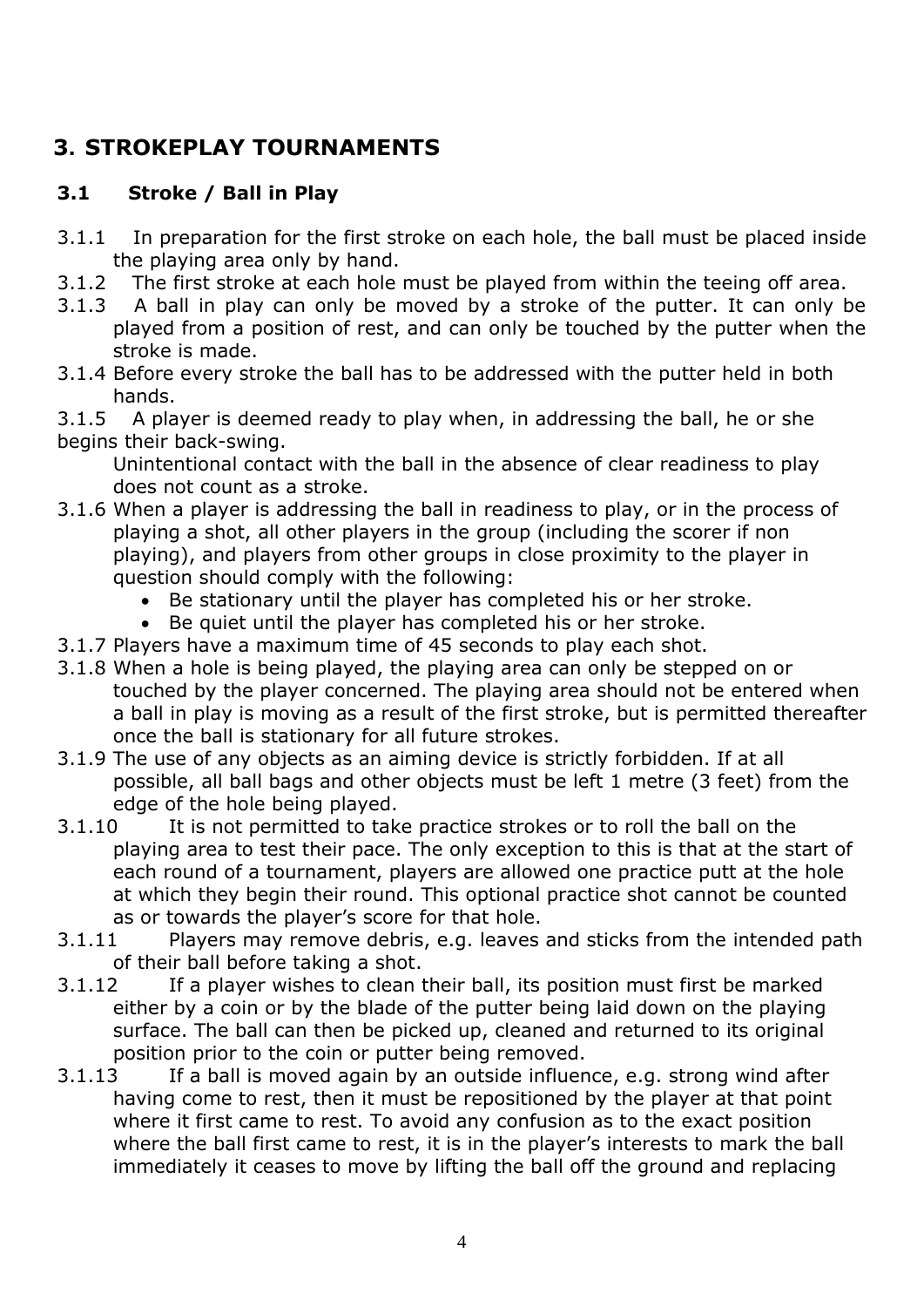the ball in the same position. If the player fails to mark the ball, it has to be played from its final resting position (not the original resting position).

- 3.1.14 If a ball comes to rest alongside or near to the perimeter boundary of the hole, or to an obstacle, plateau, slope or immovable obstruction, it can be repositioned only by hand up to 20 centimetres or 8 inches from it at no penalty. (As a guide, 20 cm is a little less than the width of a standard BMGA tournament score-card holder.) Repositioning is to allow the player a proper back swing and/or follow through. A ball must not be repositioned other than at 90 degrees. A player must not position a ball in order to provide a direct line of sight to the hole if one did not exist from where the ball originally came to rest.
- 3.1.15 If a ball comes to rest outside the playing area it is deemed to be out of bounds, then the player should place the ball inside the playing area at the point of exit, using the relief in Section 3 point 3.1.14, and take their next shot. The initial stroke must be included in the player's score for that hole, but no additional penalty is incurred.
- 3.1.16 Hole specific rules will apply at most courses. In such cases, an announcement will be made before the start of the competition.
- 3.1.17 If a ball comes to rest inside a pipe, such that it is unplayable, it must be repositioned up to 20 centimetres or 8 inches at the exit of the pipe. No penalty shall be incurred.
- 3.1.18 A ball is deemed to have been holed when it comes to rest in the cup. If a ball enters the cup and then bounces out again, it is deemed not to have been successfully holed.
- 3.1.19 A player must finish each hole with the same ball with which he or she started the hole, subject to an exceptional circumstance as stated in Section 3 point 3.1.20.
- 3.1.20 A ball which has become so badly damaged during play that it can no longer be played, or that has been lost during normal play (and not found within 5 minutes), can, subject to the agreement of a referee, be replaced by another ball. The next stroke has to be taken from the last resting position of the damaged ball, or the point of exit of the lost ball.

## **3.2 Order of Play and Playing of a Hole**

- 3.2.1 In a **rolling start** the holes must always be played in the order 1 to 18. However, where a **shotgun start** has been stipulated, players will be starting at any numbered hole, but they must still play the holes in numerical sequence, e.g. players starting at hole 7 would play holes 7-18 and then holes 1-6 in that order.
- 3.2.2 Where a course has less than 18 normal holes eg. hole 18 is a "win a free round hole", then hole 1 will be played twice in each round to make up the 18 holes.
- 3.2.3 A hole can only be played once the last player in the group ahead has played the hole and left the playing area. Every player must be ready to start play on a hole as soon as the hole becomes vacant. Two balls may not be in play at a given hole at the same time.
- 3.2.4 A new hole can only be played when the last player of the group concerned has finished the previous hole.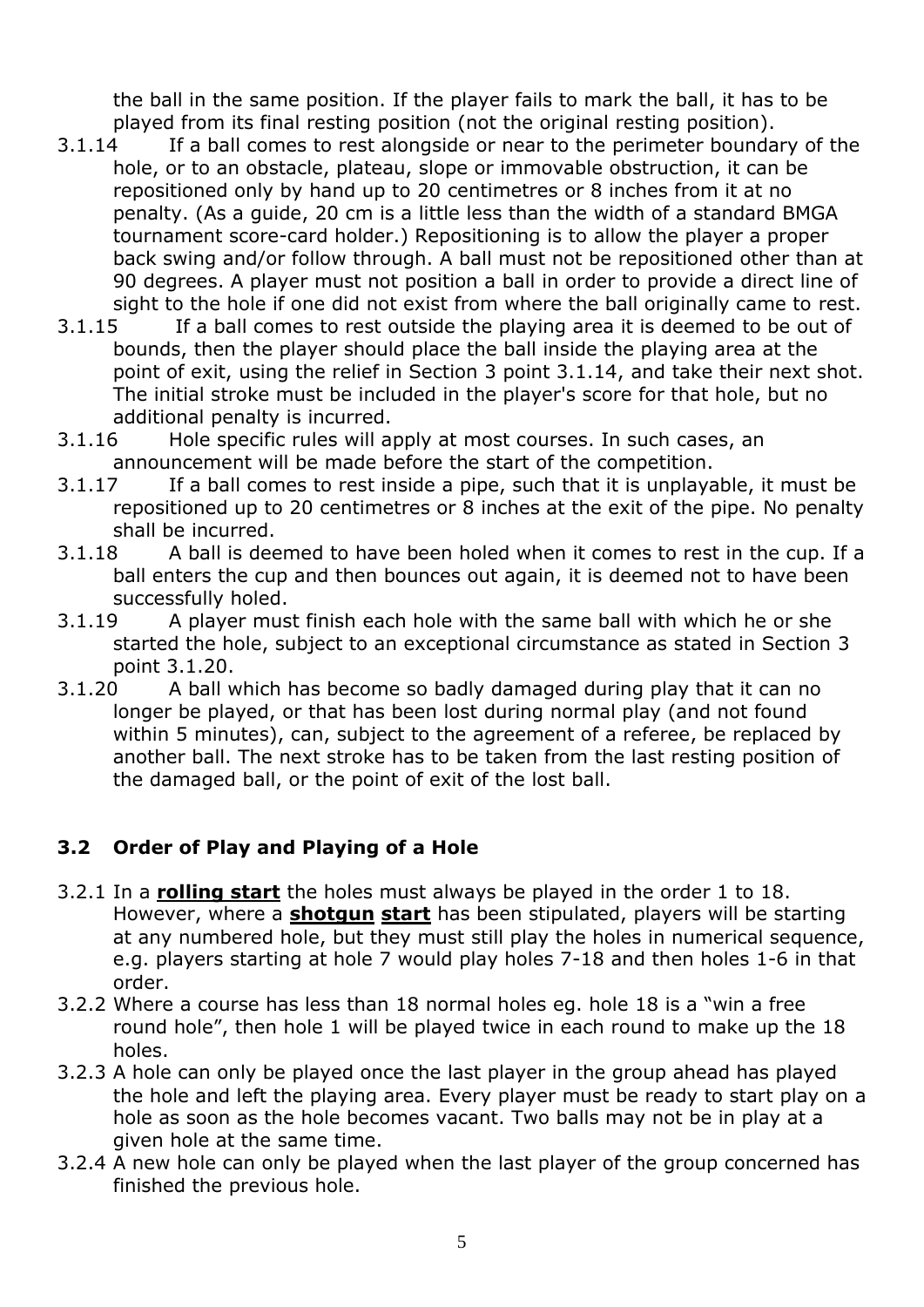- 3.2.5 A group of players should move onto the next hole as quickly as possible, but play should not commence at that hole until the group ahead of them have started play at their next hole.
- 3.2.6 It is the responsibility of every individual player to ensure that they do not exceed the 45 second limit for every shot in the round.
- 3.2.7 When playing in groups, the order of play within that group must be maintained throughout the round. After each round, the order of play within that group will be changed.
- 3.2.8 The order of play in the final round of every tournament is determined by the scores of the players in each category in the preliminary rounds. The players with the highest scores start first, thereafter in reverse order until the players with the lowest scores start last.
- 3.2.9 In the final round of the two day tournaments where the qualifiers are limited to 18 players, each group of three players will have a specific scorer designated to them.

## **3.3 Scoring**

3.3.1 Each stroke counts. If the ball has not been holed after six strokes, the player must cease to play that hole, and will score a seven.

- 3.3.2 The winner is the player with the lowest aggregate stroke play total.
- 3.3.3 In the event of a tie for 1st, 2nd or 3rd places (also for other places if there is prize money or medals at stake), a sudden death play-off will be held. This begins on hole 1, and continues onto hole 2 and thereafter in numerical order until there is a difference in the scores of the players involved. The playing order on hole 1 of a sudden death play off will be decided by the toss of a coin, and the starting player will alternate after hole 1 on a continuous basis until the play off has been concluded.
- 3.3.4 If there are no sudden death play offs required, then in the case of a tie from 4th place downwards, the following criteria apply in determining the order of placing:
	- The smallest difference between the best and worst round scores.
	- If the above is the same, then the smallest difference between the second best and second worst round scores.
	- If both the above result in a tie then both players will be given the same placing.
- 3.3.5 A player who is missing without permission to be absent at their appointed tee off time is given seven strokes for every hole on which that player was absent.
- 3.3.6 Players are not allowed to keep their own scores. The last named player on the score-card should keep score for the first, the first for the second, and the second for the third.
- 3.3.7 It is the responsibility of each player to ensure that their scorer records the correct score after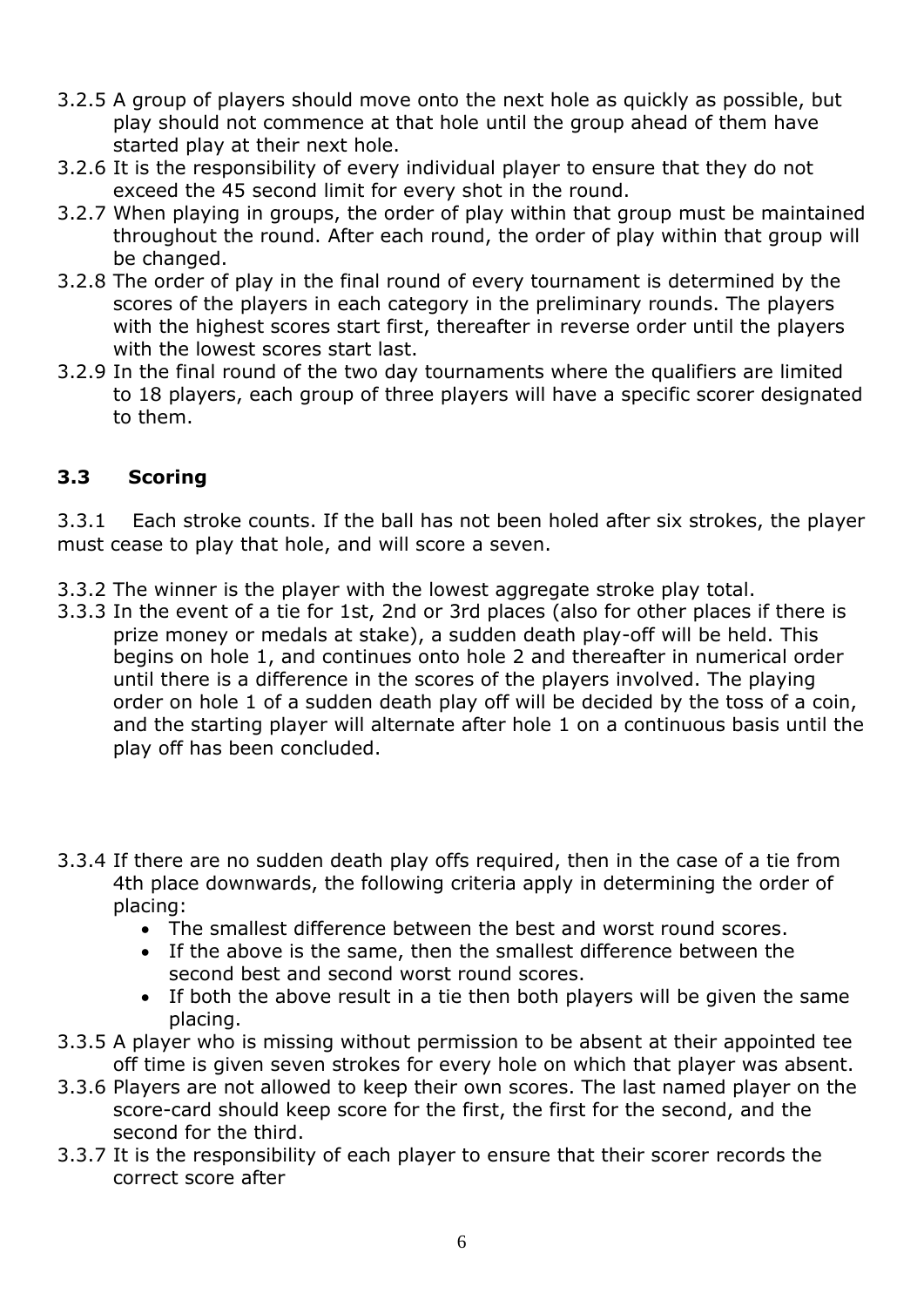he or she has played the hole. Only when player three has received the scorecard and checked his or her score can the group progress to the next hole.

- 3.3.8 Each individual stroke should be counted and entered in the appropriate space on the card immediately after it is played.
- 3.3.9 Incorrect entries should be crossed out in such a way that they remain legible, and the correct score should be written next to it and initialled.
- 3.3.10 At the end of a round, each player should work out their own score for the round and that of the player they are scoring for. Players should sign for their own score, and also as scorer for the other player.
- 3.3.11 Players must leave the course immediately they have completed their round and submit the completed and signed score-card to the tournament director.
- 3.3.12 If a player has any doubts about a ruling in a strokeplay event, he or she must refer to the experienced tour pro player in their group, and if still not resolved then refer to a tournament referee.
- 3.3.13 Any breaches of the rules in this section will not incur penalty shots, but could require the replaying of a specific hole.

#### **3.4 Tournament Interruption and Abandonment**

- 3.4.1 In exceptional circumstances, a general interruption of the tournament can be ordered by the tournament director/referee and must be observed. Play can resume only when decided by the tournament director/referee.
- 3.4.2 In the case of rain, play should be continued for as long as the holes can be kept playable. However in the case of thunderstorms in close proximity, the tournament director/referee will interrupt the tournament immediately regardless of rain.
- 3.4.3 Players must be ready to continue the tournament at any time, unless a specific time has been set for the resumption of play.
- 3.4.4 A tournament can be abandoned by the tournament director/referee when external circumstances require it.

#### **3.5 General**

- 3.5.1 Smoking / vaping is not allowed on the course.
- 3.5.2 The consumption of alcohol, hot food and hot drinks is not allowed on the course.
- 3.5.3 Mobile phones must be switched to silent mode at all times on the course.
- 3.5.4 The only persons permitted on the course during play are the players actually competing at the time, referees, other officials, non playing scorers, and registered coaches. The exception to this rule would be the final round of the club championships and the match play final.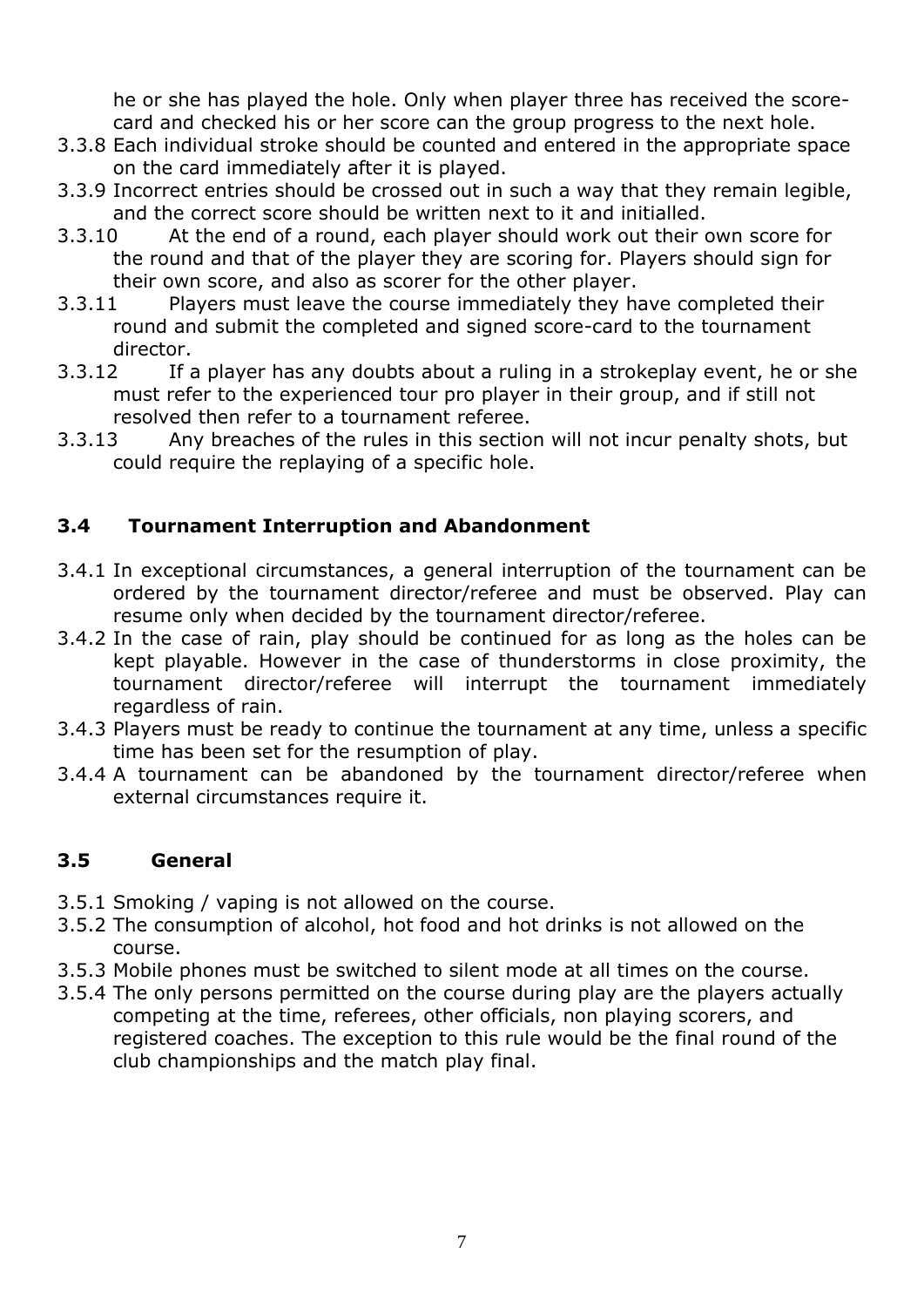## **4. WORLD CRAZY GOLF CHAMPIONSHIP**

#### **The Competition Rules for the World Crazy Golf Championship are identical to the rules stated above in Section 3 with the exception of the following:**

#### **4.1 Format**

The World Crazy Golf Championship (WCGC) is played over a minimum number of 5 rounds comprising 90 holes. All players take part in rounds 1 to the specified penultimate round. The top 18 players qualify for the crazy crazy round. In the event of a tie for 18th place, players will take part in a sudden death play off in accordance with the rules set out in Section 3 point 3.3.3. In addition to the above, there may be a parallel event/final round for novice players.

#### **4.2 Equipment – Ball**

Players may only use the Official WCGC ball for that year's event. The decision on which type of ball is to be used will be specified on the entry form. The ball is supplied by the tournament director and is always available for the players at the start of practice on the Friday morning prior to the weekend that the tournament is taking place.

## **4.3 Order of Play and Playing of a Hole**

- 4.3.1 The playing rules in Section 4 points 4.3.2 to 4.3.5 apply only to the final crazy crazy round.
- 4.3.2 Each of the three players within each group will be provided with a different coloured ball.
- 4.3.3 The order of play between the three players rotates on every hole. This is to enable every player to have six holes playing first, six holes playing second and six holes playing third.
- 4.3.4 All players tee off in turn so that all balls are in play at the same time. After all first shots have been played, **the player furthest away from the hole** then plays their next shot. The next player who is furthest away from the hole then plays their next shot, and so on. This continues until all the players have holed out (or failed to hole out in 6 strokes).
- 4.3.5 During the course of this final round, there will occasions when the route of a player's ball to the hole is blocked by another player's ball. In these circumstances, the player whose turn it is to play has the option of hitting his or her opponent's ball or trying to find another route to the hole.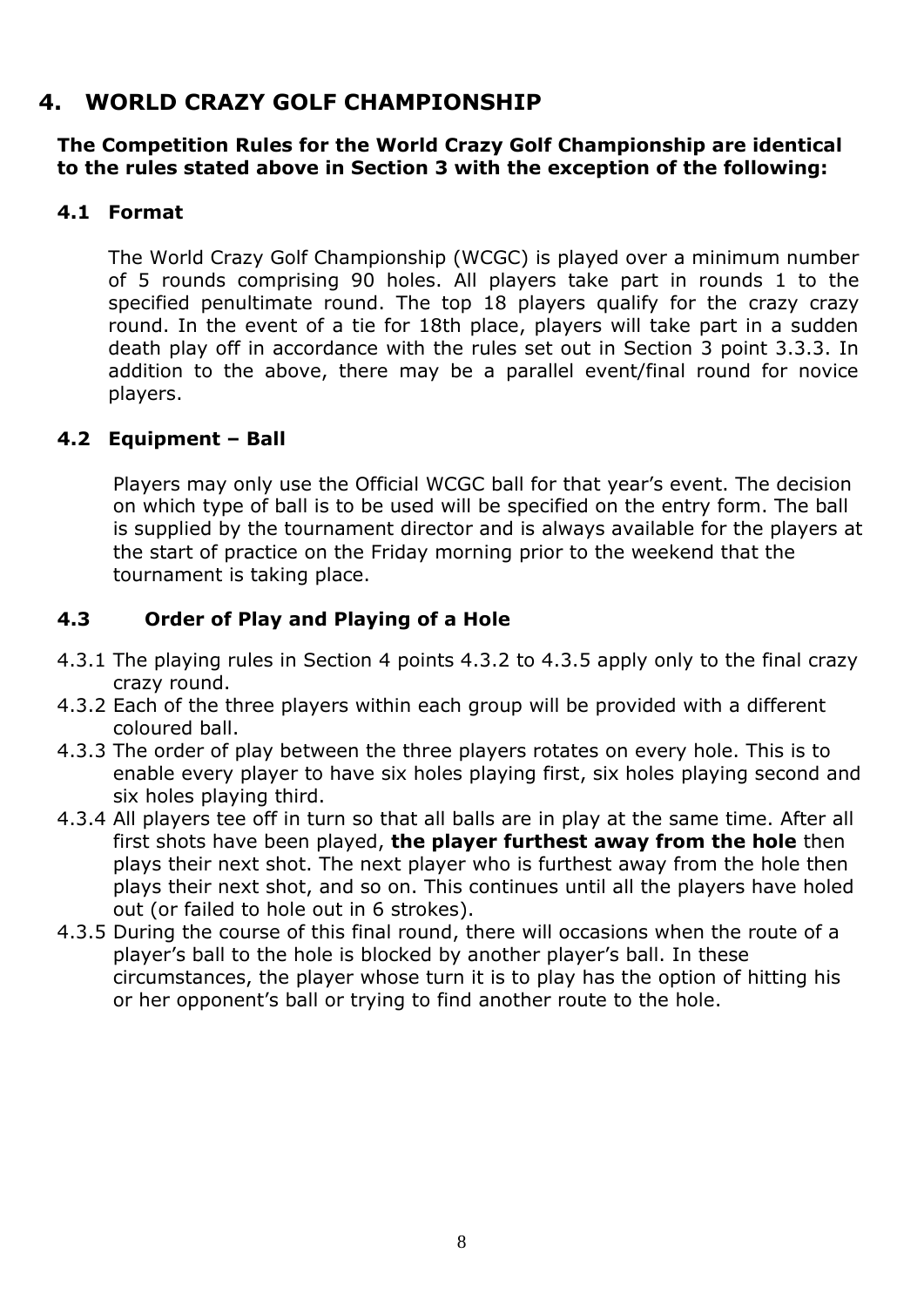# **5. ORDER OF MERIT RANKINGS AND BMGA SHIELD**

### **5.1 Order of Merit Rankings**

5**.**1.1 All strokeplay ranking tournaments on the BMGA tour are to be treated equally. No special treatment for the Majors, National Opens or British Masters. 5.1.2 Every player who finishes a tournament scores a minimum of 50 points. 5.1.3 The maximum number of points available for each event is decided by the number of current top 16 players competing and their respective position in the rankings. The higher a player is ranked, the more points that a player carries into the tournament:

```
 Number 1 ranked player = 200
 Number 2 ranked player = 190
 Number 3 ranked player = 180
 Number 4 ranked player = 170
 Number 5 ranked player = 160
 Number 6 ranked player = 150
Number 7 ranked player = 140
Number 8 ranked player = 130
Number 9 ranked player = 120
Number 10 ranked player = 110
Number 11 ranked player = 100
Number 12 ranked player = 90
Number 13 ranked player = 80
Number 14 ranked player = 70
Number 15 ranked player = 60
Number 16 ranked player = 50
```
Maximum number of points available if all the top 16 compete = **2000**

5.1.4 The winner of the tournament/leader after the qualifying rounds receives the maximum number of points available in an event. The number of points scored by all other players is dependent on the exact number of shots they finish behind the champion:

 2 round tournament: = **-50** points per shot behind the champion (100 divided by 2) 3 round tournament: = **-33.3** points per shot behind the champion (100 divided by 3) 4 round tournament = **-25** points per shot behind the champion (100 divide by 4) 5 round tournament = -**20** points per shot behind the champion (100 divided by 5) 6 round tournament = -**16.6** points per shot behind the champion (100 divided by 6) 7 round tournament = -**14.3** points per shot behind the champion (100 divided by 7) 8 round tournament = -**12.5** points per shot behind the champion (100 divided by 8) 9 round tournament = -**11.1** points per shot behind the champion (100 divided by 9)

In other words, a player loses 100 points for every shot that their average is behind the champion's average. If the champion averages 33.0 shots per round (or scores 99 total shots in a 3 round tournament), then a player who scores a 34.0 average (102 total shots in a 3 round tournament) will score 100 points fewer than the champion.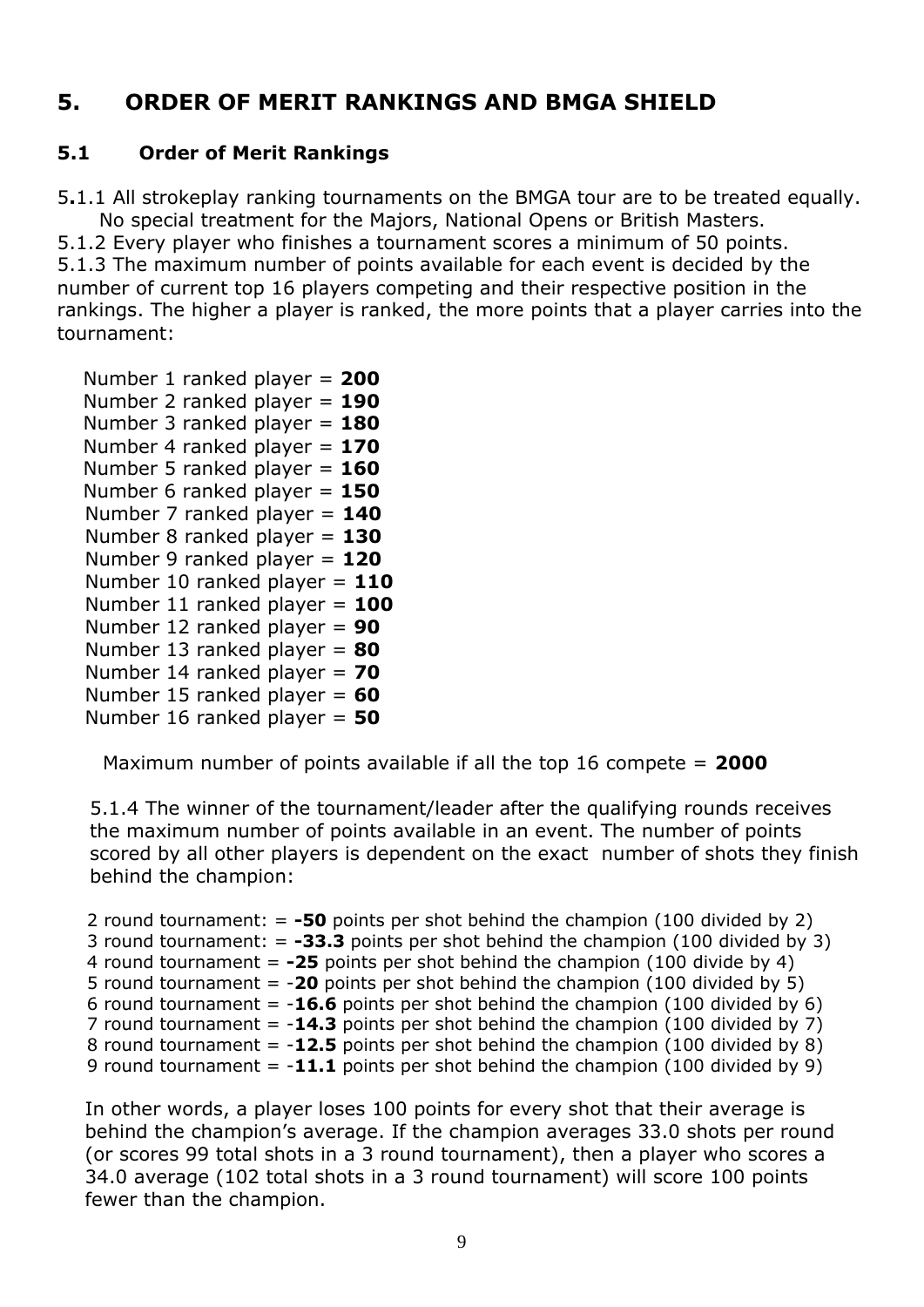5.1.5 All decimal points are rounded up to the next total number. So if a player scored 427.1 points in a tournament, it would be counted as 428 points.

5.1.6 Only 10 tournaments over a 2 year period count towards a player's total number of ranking points. The points scored from their 5 best tournaments from Year 1 are halved then rounded up to the nearest full number, and added to their best 5 tournaments from Year 2 to create their total number of ranking points over a 2 year period.

## **5.2 BMGA Shield**

Running season long, the BMGA Shield (originally known as the SOR - Seasonal Only Rankings) were first introduced in 2009 with the aim of giving all players a more immediate and season specific breakdown of where they stand in relation to all the players that participate in tournaments each year. The Shield does not replace the Official Order of Merit rankings (which are still the ultimate benchmark for players) but runs in tandem with the official rankings.

The BMGA Shield will have prizes for the overall leader and category leaders at the season end. Category 4 contains novice players taking part in their first 3 events before moving into Category 3 for their fourth event onwards. Category 3 & 4 will be combined for the BMGA Shield.

The focus of the Shield is to reward players for their results across the year, with particular emphasis on personal Best performances, improvements round to round within any given tournament along with specific points for aces. The breakdown of how the points are made up is listed below:

#### • **Relative result in a tournament – 10pts for the last + 10pts per position**

#### • **Personal best round at that course – 50 points**

The following points are multiplied based on Category Status i.e. Category 2 sees the points x 2, Category 3 x 3 and Category 4 x 4 (for the first 3 events they participate in .)

- **Aces - 10 points each**
- **Hatrick of aces - 50 points**
- **Consecutive improvement round by round - 25 points per round**

**Category 1 Players** (current Top 16 in the official Order of Merit / International players / tour winners from previous five years)

**Category 2 Players** (current places 17 - 32 inclusive in the official Order of Merit / not won on tour in previous five years)

**Category 4 Players** (any player in their first three events on the tour - unless achieving category 2 status outright)

**Category 3 Players** (all other players)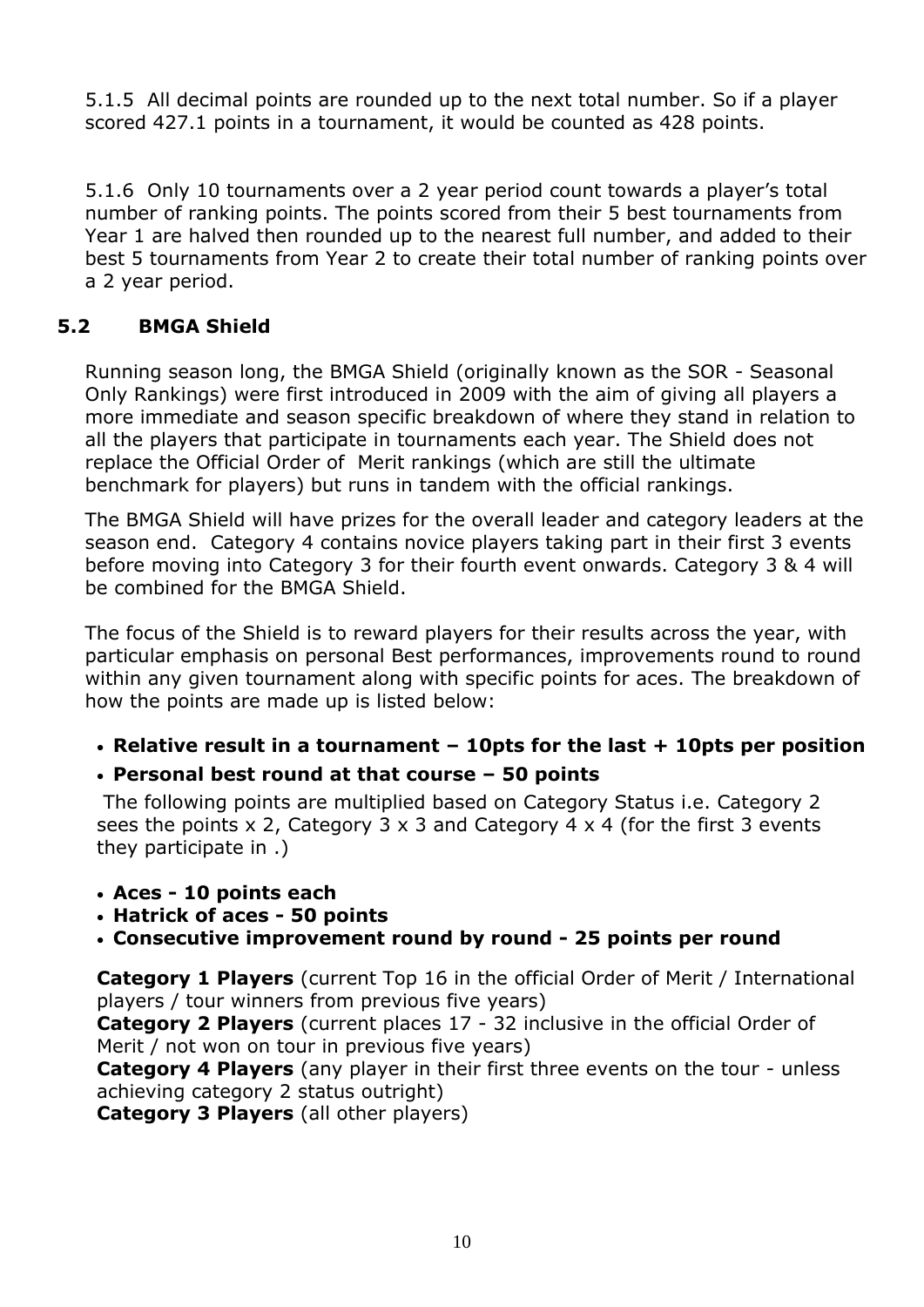# **6. DISCIPLINE – OFFENCES, PENALTIES AND PROCEDURES**

**This section only covers incidents arising during tournaments. All other disciplinary issues are covered under Section 8 of the Constitution Rules. The primary reason for this section is to ensure the safety of all the competitors during play.**

#### **6.1 Discipline - Offences and Penalties Introduction**

Discipline and Penalties are all governed by the points set out in the **WMF International rule book**, **Folder 2.3 - Worldwide international sport rules**, **section 18. (www.minigolfsport.com)**

On those occasions where offences take place it is the responsibility of the team of referees, who in most cases will be members of the Executive Committee, to meet and deal with these matters. They must quickly decide upon the nature of the offence, and impose an appropriate penalty before the next round of the tournament.

All BMGA Tour ranking events are covered by WMF 2.3., Section 18.

**6.2** In the incidence of **a) slow play** and **b) excessively loud and/or contrived ace celebrations** occuring from time to time. Whilst it is essential for all competitors to enjoy their sport, it is also important that (a) and (b) above are kept to a minimum in order to show respect to fellow competitors.

#### 6.3 **Discipline - Procedures**

 6.3.1 Any player receiving a cumulative total of two yellow cards in tournaments during the same calendar year for the offences will automatically receive a red card, and the head referee will inform the player in writing of their suspension from the next major BMGA tournament.

6.3.2 Although a record of all the penalties handed out to players during the calendar year will be maintained by the Executive Committee, there will be no carry forward of these penalties into the following year. This means all players will start the next calendar year with a clean slate.

6.3.3 The BMGA accepts no liability for damage to minigolf courses, equipment or property that may be caused by individual players participating in a tournament. A player who causes damage to a minigolf course, equipment or property when participating in a tournament may be held responsible by the course owner for the damage caused.

- 6.3.4 The BMGA accepts no liability for injuries sustained or accidents occurring at, or during, a BMGA tournament.
- 6.3.5 The BMGA currently does not have the resources available to finance independent non playing referees at their ranking tournaments.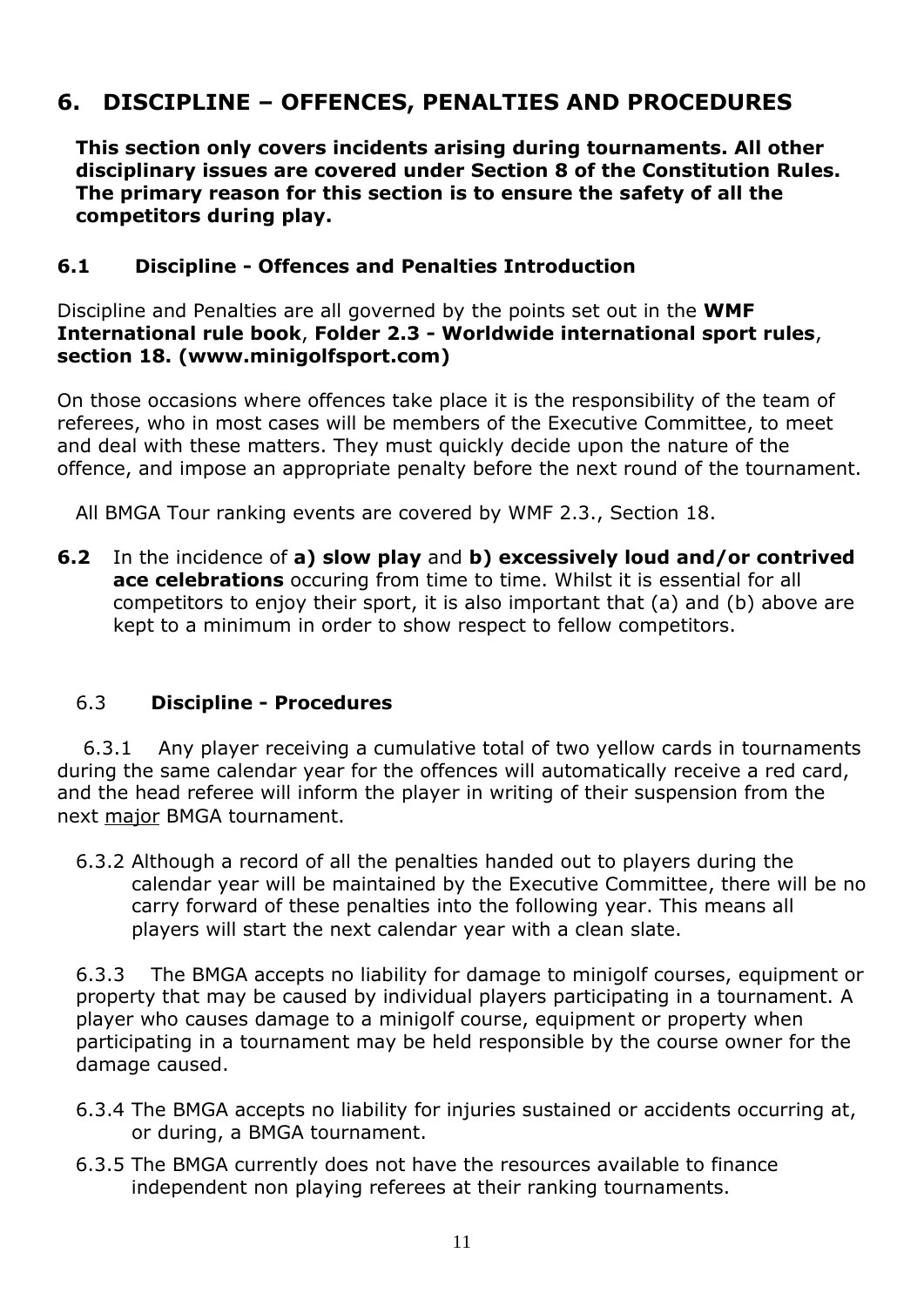- 6.3.6 Referees are appointed for all ranking tournaments by the tournament director. In the vast majority of cases, these referees will also be members of the Executive Committee. It is the responsibility of the referees to monitor play.
- 6.3.7 The occurrence of any of the offence can be reported at the time of the offence to a referee or at the end of the round in which it took place, to the head referee or Tournament. The head referee must then call a meeting of all the referees to discuss the incident, and ascertain all the relevant details from both the offender and the player reporting the offence.
- 6.3.8 Once a decision has been reached by the team of referees, the player who has committed the offence will be given the relevant penalty that relates to his or her offence if it is deemed necessary. The decision of the referees is final.
- 6.3.9 All serious offences will result in a written warning, and this notice will be displayed on the board of the tournament director's office. In addition, the offence will be recorded on the bangolf scoring system.

#### **6.4 Discipline – Conclusion**

# **All players should conduct themselves in a disciplined manner, demonstrating courtesy and sportsmanship at all times, irrespective of how competitive they may be.**